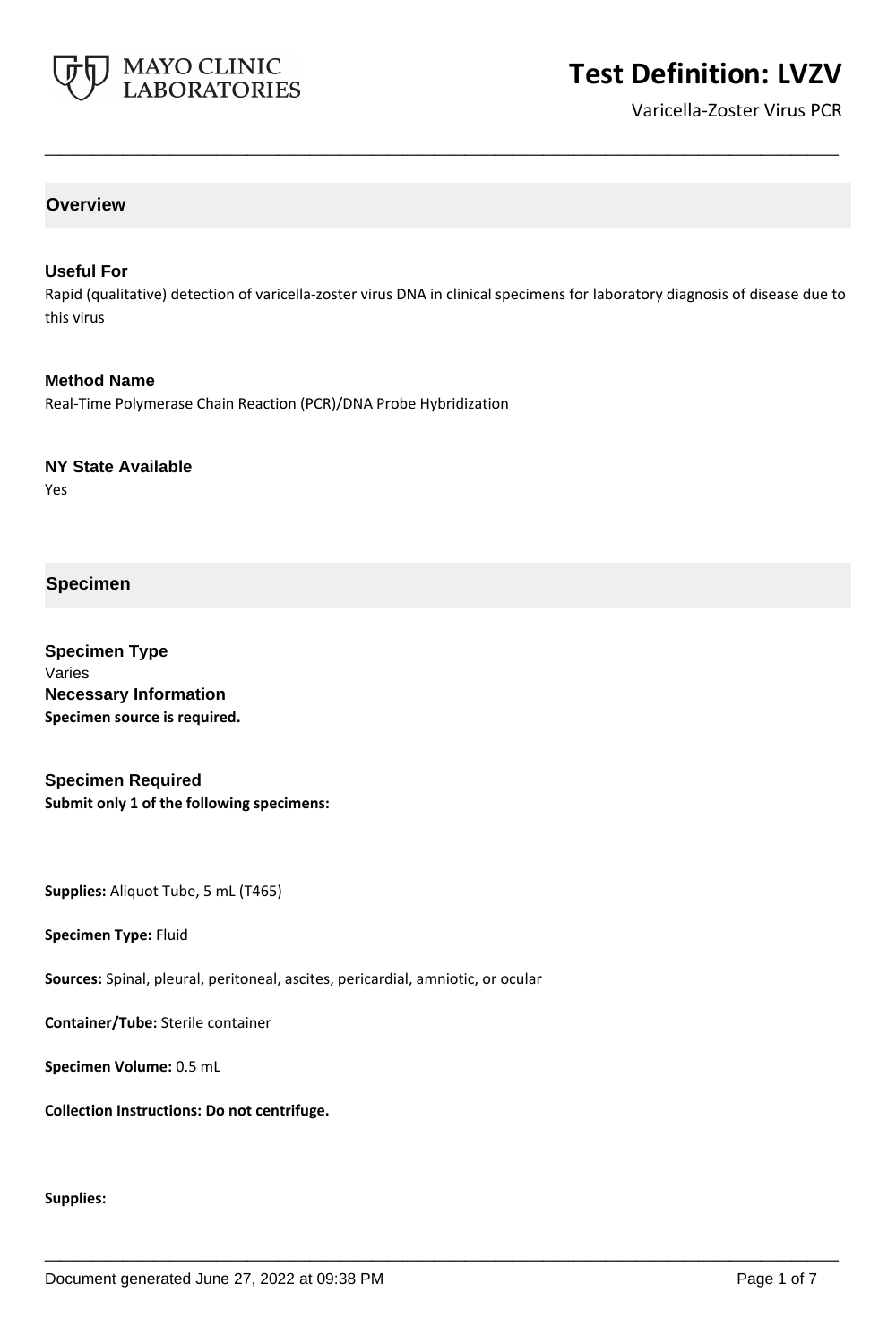

-Culturette (BBL Culture Swab) (T092)

-M4-RT (T605)

-Bartels FlexTrans VTM-3 mL (T892)

-Jiangsu VTM-3 mL (T891)

**Specimen Type:** Swab

**Sources:** Miscellaneous; dermal, eye, nasal, or throat

**Container/Tube:** Multimicrobe media (M4-RT) (T605) and ESwabs

**Collection Instructions:** Place swab back into multimicrobe media (M4-RT [T605], M4, or M5).

**\_\_\_\_\_\_\_\_\_\_\_\_\_\_\_\_\_\_\_\_\_\_\_\_\_\_\_\_\_\_\_\_\_\_\_\_\_\_\_\_\_\_\_\_\_\_\_\_\_\_\_**

#### **Supplies:**

-Culturette (BBL Culture Swab) (T092)

-M4-RT (T605)

-Bartels FlexTrans VTM-3 mL (T892)

-Jiangsu VTM-3 mL (T891)

**Specimen Type:** Swab

**Sources:** Genital; cervix, vagina, urethra, anal/rectal, or other genital sources

**Container/Tube:** Multimicrobe media (M4-RT) (T605) and ESwabs

**Collection Instructions:** Place swab back into multimicrobe media (M4-RT [T605], M4, or M5).

#### **Specimen Type:** Fluid

**Sources:** Respiratory; bronchial washing, bronchoalveolar lavage, nasopharyngeal aspirate or washing, sputum, or tracheal aspirate

**\_\_\_\_\_\_\_\_\_\_\_\_\_\_\_\_\_\_\_\_\_\_\_\_\_\_\_\_\_\_\_\_\_\_\_\_\_\_\_\_\_\_\_\_\_\_\_\_\_\_\_**

**Container/Tube:** Sterile container

**Specimen Volume:** 1.5 mL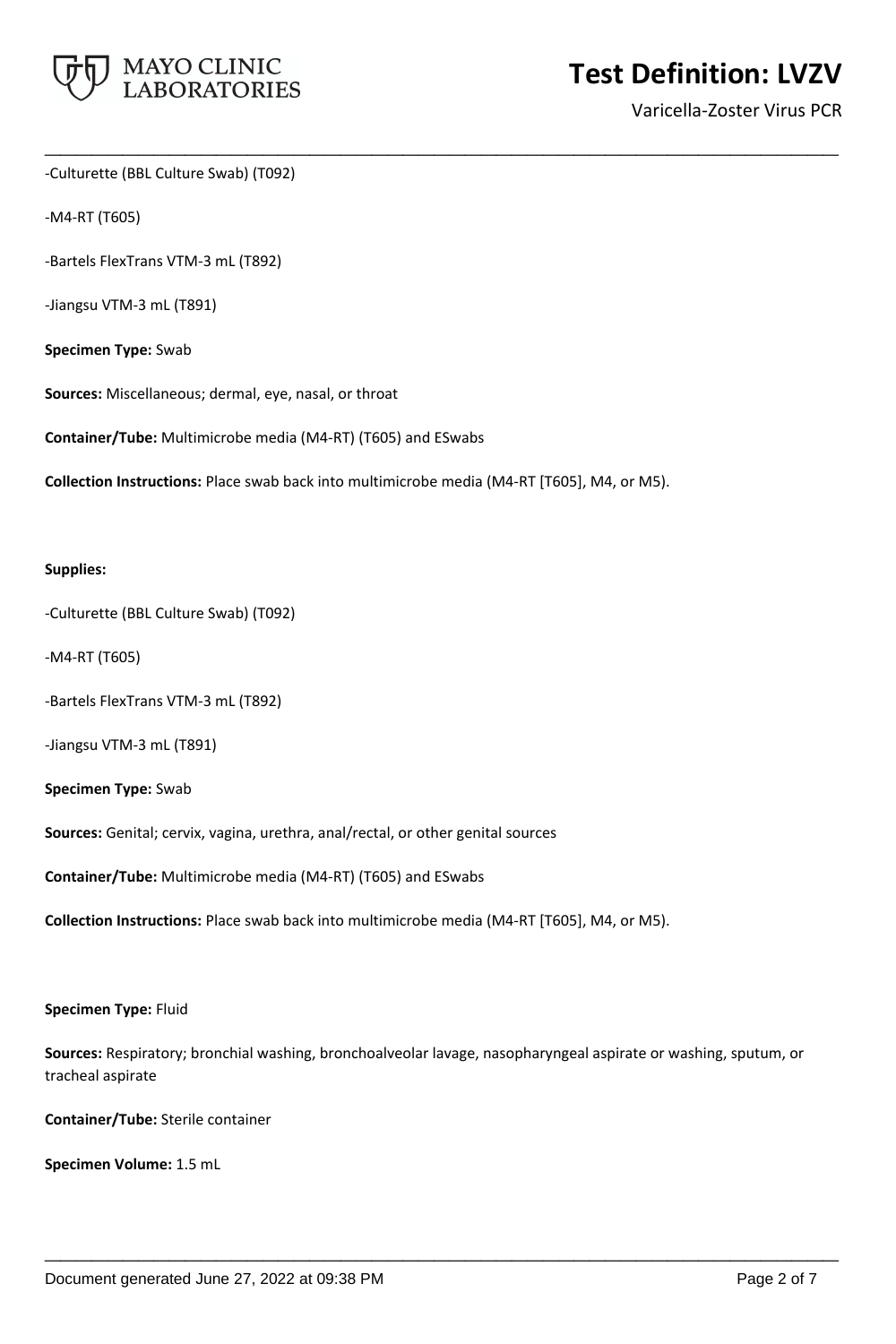

#### **Supplies:**

**-**M4-RT (T605)

-Bartels FlexTrans VTM-3 mL (T892)

-Jiangsu VTM-3 mL (T891)

**Specimen Type:** Tissue

**Sources:** Brain, colon, kidney, liver, lung, etc.

**Container/Tube:**

**Preferred:** Multimicrobe media (M4-RT) (T605)

**Acceptable:** Sterile container with 1 to 2 mL of sterile saline

**Specimen Volume:** Entire collection

**Collection Instructions:** Submit only fresh tissue in a sterile container containing 1 mL to 2 mL of sterile saline or multimicrobe medium (M4-RT [T605], M4, or M5)

**\_\_\_\_\_\_\_\_\_\_\_\_\_\_\_\_\_\_\_\_\_\_\_\_\_\_\_\_\_\_\_\_\_\_\_\_\_\_\_\_\_\_\_\_\_\_\_\_\_\_\_**

#### **Forms**

If not ordering electronically, complete, print, and send a [Microbiology Test Request](https://www.mayocliniclabs.com/it-mmfiles/Microbiology_Test_Request_Form.pdf) (T244) with the specimen.

## **Reject Due To**

Swab/Tiss Calcium alginate-tipped swab, wood swab, or transport swab containing gel Formalin-fixed and/or ue paraffin-embedded tissues

#### **Specimen Minimum Volume**

Body Fluid, Ocular Fluid, or Spinal Fluid: 0.3 mL

Respiratory Specimens: 1 mL

Tissue: 2 x 2-mm biopsy

## **Specimen Stability Information**

| <b>Specimen Type</b> | <b>Temperature</b>       | <b>Time</b>       | <b>Special Container</b> |
|----------------------|--------------------------|-------------------|--------------------------|
| Varies               | Refrigerated (preferred) | <sup>7</sup> days |                          |
|                      | Frozen                   | <sup>7</sup> days |                          |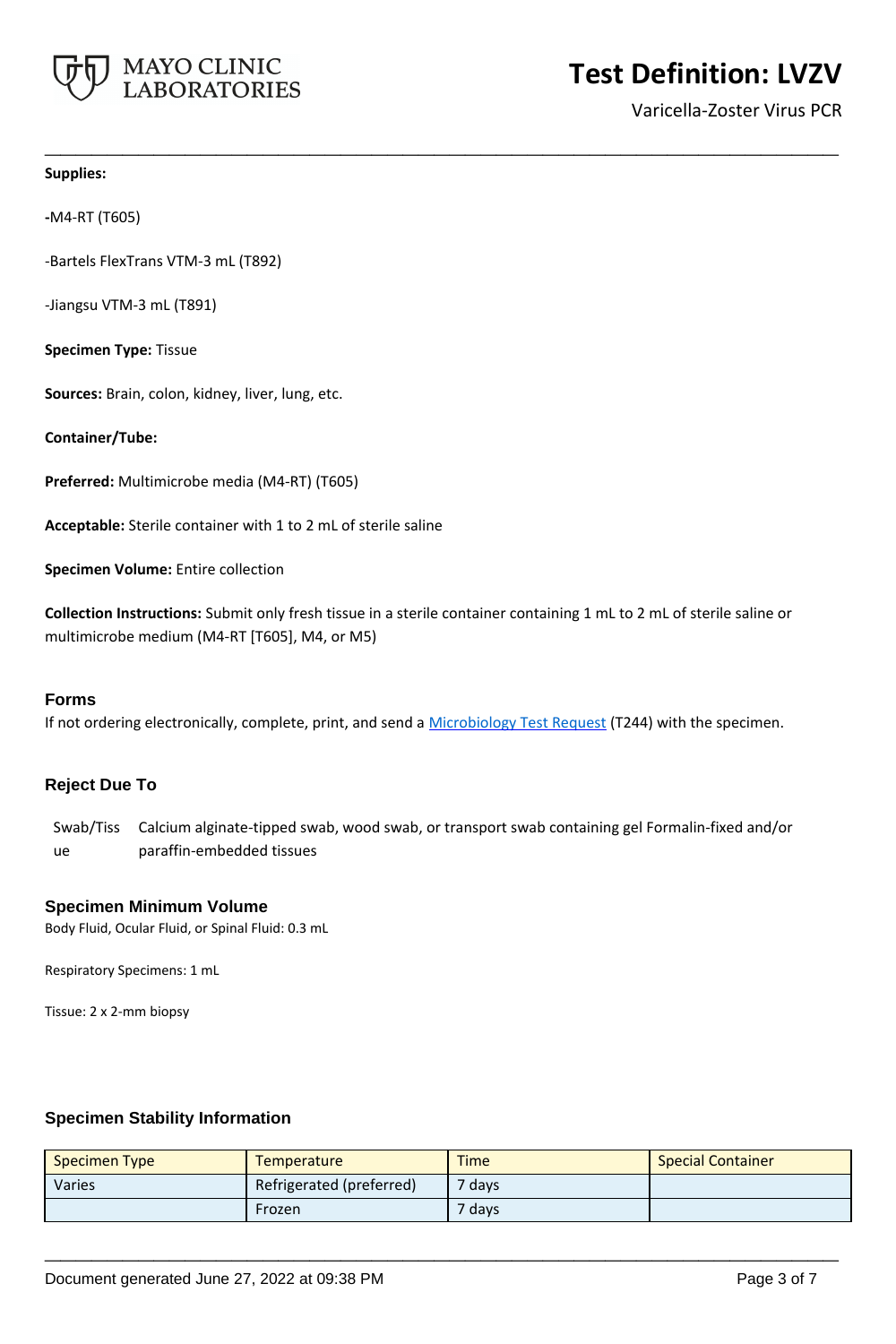

# **Test Definition: LVZV**

Varicella-Zoster Virus PCR

# **Clinical & Interpretive**

#### **Clinical Information**

Varicella-zoster virus (VZV) causes both varicella (chickenpox) and herpes zoster (shingles). VZV produces a generalized vesicular rash on the dermis (chickenpox) in normal children, usually before 10 years of age. After primary infection with VZV, the virus persists in latent form and may emerge clinically (usually in adults 50 years of age and older) to cause a unilateral vesicular eruption, generally in a dermatomal distribution (shingles).

**\_\_\_\_\_\_\_\_\_\_\_\_\_\_\_\_\_\_\_\_\_\_\_\_\_\_\_\_\_\_\_\_\_\_\_\_\_\_\_\_\_\_\_\_\_\_\_\_\_\_\_**

#### **Reference Values**

Negative

#### **Interpretation**

Detection of varicella-zoster virus (VZV) DNA in clinical specimens supports the clinical diagnosis of infection due to this virus.

VZV DNA is not detected in cerebrospinal fluid from patients without central nervous system disease caused by this virus.

This LightCycler PCR assay does not yield positive results with other herpesvirus gene targets (herpes simplex virus, cytomegalovirus, Epstein-Barr virus).

#### **Cautions**

A negative result does not exclude the possibility of varicella-zoster virus (VZV) infection.

The reference range is typically "negative" for this assay. This assay is only to be used for patients with a clinical history and symptoms consistent with VZV infection, and must be interpreted in the context of the clinical picture. This test is not used to screen asymptomatic patients.

## **Supportive Data**

The following validation data supports the use of this assay for clinical testing.

Accuracy/Diagnostic Sensitivity and Specificity:

LightCycler PCR (primers, directed to varicella-zoster virus [VZV], gene 29) was compared with shell vial cell cultures for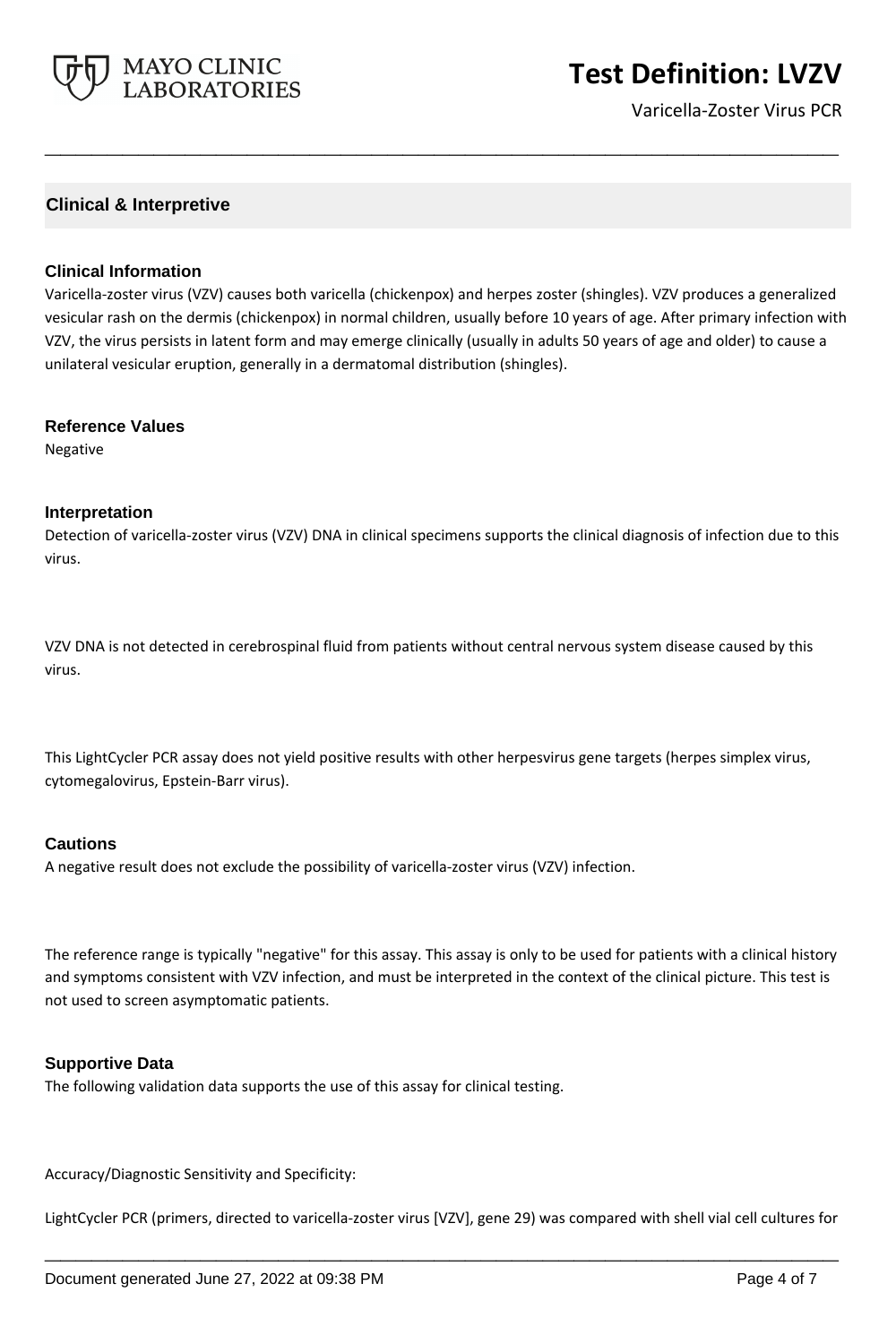

# **Test Definition: LVZV**

Varicella-Zoster Virus PCR

the detection of VZV from 253 dermal specimens. Twenty-three specimens (9.1%) were positive for VZV by LightCycler PCR and by the shell vial cell culture assay. An additional 21 specimens exclusively yielded VZV DNA. These discrepant specimens were resolved as true-positive results by confirmation of results by PCR using primers directed to another gene of VZV. Importantly, there were no instances in which VZV was recovered by the shell vial assay and not detected by LightCycler PCR (specificity, 100%). Of 100 cerebrospinal fluid specimens tested by both conventional PCR and LightCycler PCR, VZV DNA was detected in 49 specimens by both methods; 1 specimen was positive only by the conventional PCR assay. Fifty specimens were found to be negative for VZV DNA by both techniques.

**\_\_\_\_\_\_\_\_\_\_\_\_\_\_\_\_\_\_\_\_\_\_\_\_\_\_\_\_\_\_\_\_\_\_\_\_\_\_\_\_\_\_\_\_\_\_\_\_\_\_\_**

Supplemental Data (Spiking Studies):

To supplement the above data, 30 negative specimens each of various types were spiked with VZV plasmid at the limit of detection (10-20 targets/microliter). The spiked specimens were run in a blinded fashion along with approximately 30 negative (nonspiked) specimens each of various specimen types; 90% to 100% of the spiked specimens were positive and 100% of the nonspiked specimens were negative

Analytical Sensitivity/Limit of Detection (LoD):

The LoD of this assay is 10 to 20 DNA target copies per microliter in specimen matrix.

Analytical Specificity:

No PCR signal was obtained from extracts of 27 bacterial, viral, and fungal isolates that could be found as normal flora in sites normally tested for this organism or that could cause similar symptoms.

Precision:

Interassay precision was 100% and intraassay precision was 97%.

Reportable Range:

This test is a qualitative assay and results are reported as negative or positive for targeted VZV DNA.

## **Clinical Reference**

1. Cinque P, Bossolasco S, Vago L, et al: Varicella-zoster virus (VZV) DNA in cerebrospinal fluid of patients infected with human immunodeficiency virus: VZV disease of the central nervous system or subclinical reactivation of VZV infection? Clin Infect Dis 1997;25(3):634-639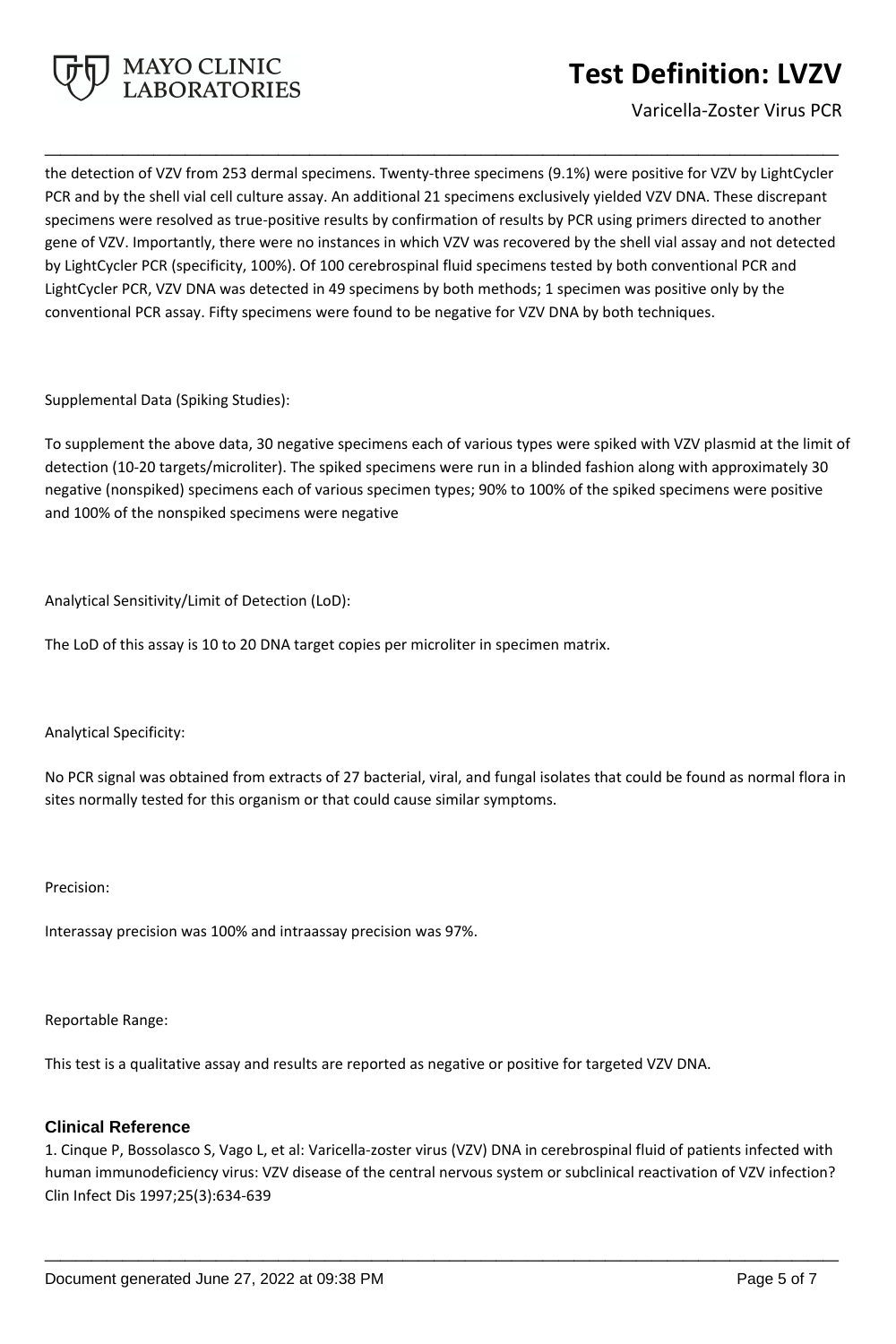

Varicella-Zoster Virus PCR

2. Brown M, Scarborough M, Brink N, et al: Varicella zoster virus-associated neurological disease in HIV-infected patients. Int J STD AIDS 2001;12(2):79-83

**\_\_\_\_\_\_\_\_\_\_\_\_\_\_\_\_\_\_\_\_\_\_\_\_\_\_\_\_\_\_\_\_\_\_\_\_\_\_\_\_\_\_\_\_\_\_\_\_\_\_\_**

3. Studahl M, Hagberg L, Rekabdar E, Bergstrom T: Herpesvirus DNA detection in cerebrospinal fluid: differences in clinical presentation between alpha-, beta-, and gamma-herpesviruses. Scand J Infect Dis 2000;32(3):237-248

4. Iten A, Chatelard P, Vuadens P, et al: Impact of cerebrospinal fluid PCR on the management of HIV-infected patients with varicella-zoster virus infection of the central nervous system. J Neurovirol 1999;5(2):172-180

5. Sauerbrei A: Varicella-zoster virus infections - antiviral therapy and diagnosis. GMS Infect Dis 2016 Feb 17;4:Doc01 doi: 10.3205/id000019

6. Sauerbrei A: Diagnosis, antiviral therapy, and prophylaxis of varicella-zoster virus infections. Eur J Clin Microbiol Infect Dis 2016 May;35(5):723-734 doi: 10.1007/s10096-016-2605-0

# **Performance**

# **Method Description**

Viral nucleic acid is extracted by the MagNA Pure automated instrument (Roche Applied Science) from clinical specimens. Primers directed to target DNA (ss DNA binding proteins: gene 29) produce a 202-bp amplicon. The LightCycler instrument amplifies and monitors by fluorescence the development of target nucleic acid sequences after the annealing step during PCR cycling. This is an automated PCR system that can rapidly detect (30-40 minutes) amplicon development though stringent air-controlled temperature cycling in capillary cuvettes. The detection of amplified products is based on the fluorescence resonance energy transfer (FRET) hybridization probe with a donor fluorophore, fluorescein, on the 3' end is excited by an external light source and emits light that is absorbed by a second hybridization probe with an acceptor fluorophore, LC-Red 640, at the 5' end. The acceptor fluorophore then emits a light of a different wavelength that can be measured with a signal that is proportional to the amount of specific PCR product. Melting curve analysis is performed following PCR amplification. Starting at 45 degrees C, the temperature in the thermal chamber is slowly raised to 80 degrees C, and the fluorescence is measured at frequent intervals. Analysis of the PCR amplification and probe melting curves is accomplished through the use of LightCycler software.(Dhiman N, Wright PA, Espy MJ, et al: [Concurrent detection of herpes simplex and varicella-zoster viruses by polymerase chain reaction from the same](https://www.ncbi.nlm.nih.gov/pubmed/21658875)  [anatomic location.](https://www.ncbi.nlm.nih.gov/pubmed/21658875) Diagn Microbiol Infect Dis 2011 Aug;70(4):538-540 doi: 10.1016/j.diagmicrobio.2011.03.014; Espy MJ, Teo R, Ross TK, et al: Diagnosis of varicella-zoster virus infections in the clinical laboratory by LightCycler PCR. J Clin Microbiol 2000;38[9]:3187-3189)

**\_\_\_\_\_\_\_\_\_\_\_\_\_\_\_\_\_\_\_\_\_\_\_\_\_\_\_\_\_\_\_\_\_\_\_\_\_\_\_\_\_\_\_\_\_\_\_\_\_\_\_**

## **PDF Report**

No

## **Specimen Retention Time**

1 week